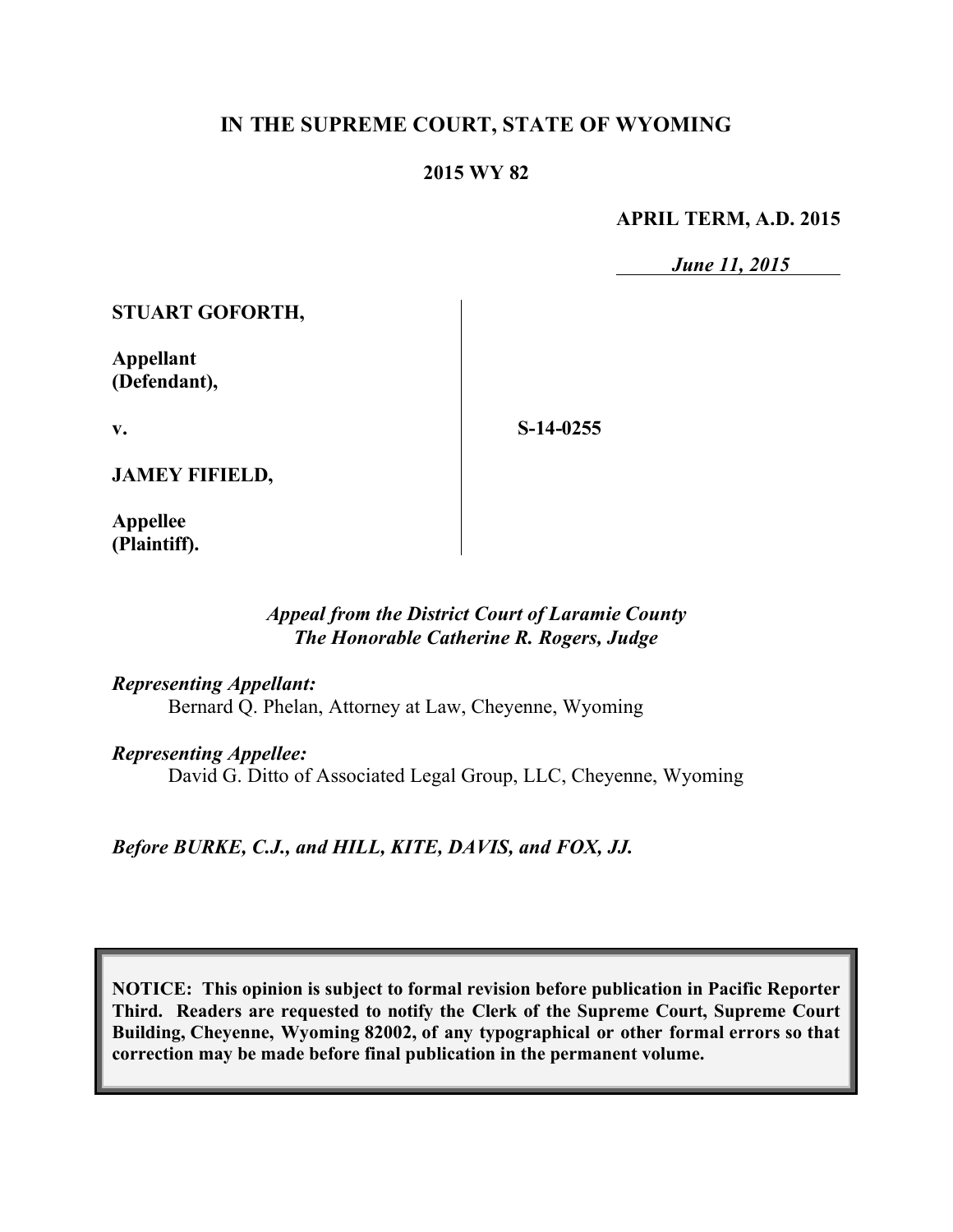# **DAVIS**, **Justice**.

[¶1] Appellee Jamey Fifield sued Appellant Stuart Goforth for trespassing on his property. Counsel for both parties attended a scheduling conference at which deadlines, a final pretrial conference, and a trial date were set. Goforth's counsel<sup>1</sup> failed to file the pretrial disclosures required by the scheduling order and he did not attend the pretrial conference. Because counsel did not appear at the conference and otherwise failed to comply with the scheduling order, the district court sanctioned his client by limiting his presentation of evidence at trial to testifying himself and cross-examining witnesses called by Fifield. The court ultimately found in Fifield's favor and awarded actual damages, quieted title, and granted an injunction against further trespass.

[¶2] On appeal, Goforth challenges the district court's sanction limiting his ability to present evidence, its finding that he had trespassed, and the award of damages. We find that the district court's judgment is sound in all respects except for a portion of the damages award. Accordingly, we affirm in part, reverse in part and remand for further proceedings consistent with this opinion.

#### **ISSUES**

[¶3] Appellant presents three issues for appellate review, which we have rephrased for exactitude:

> 1. Did the district court abuse its discretion in limiting Goforth's ability to present evidence at trial as a sanction for failure to attend the pretrial conference and to comply with the pretrial order?

> 2. Did Goforth raise an implied easement claim or present any evidence of such at trial, which could cause the district court's ruling concerning trespass to be in error?

> 3. Was the district court's decision on the amount of damages clearly erroneous?

 $\overline{a}$  $<sup>1</sup>$  Mr. Goforth is represented by a different attorney in this appeal.</sup>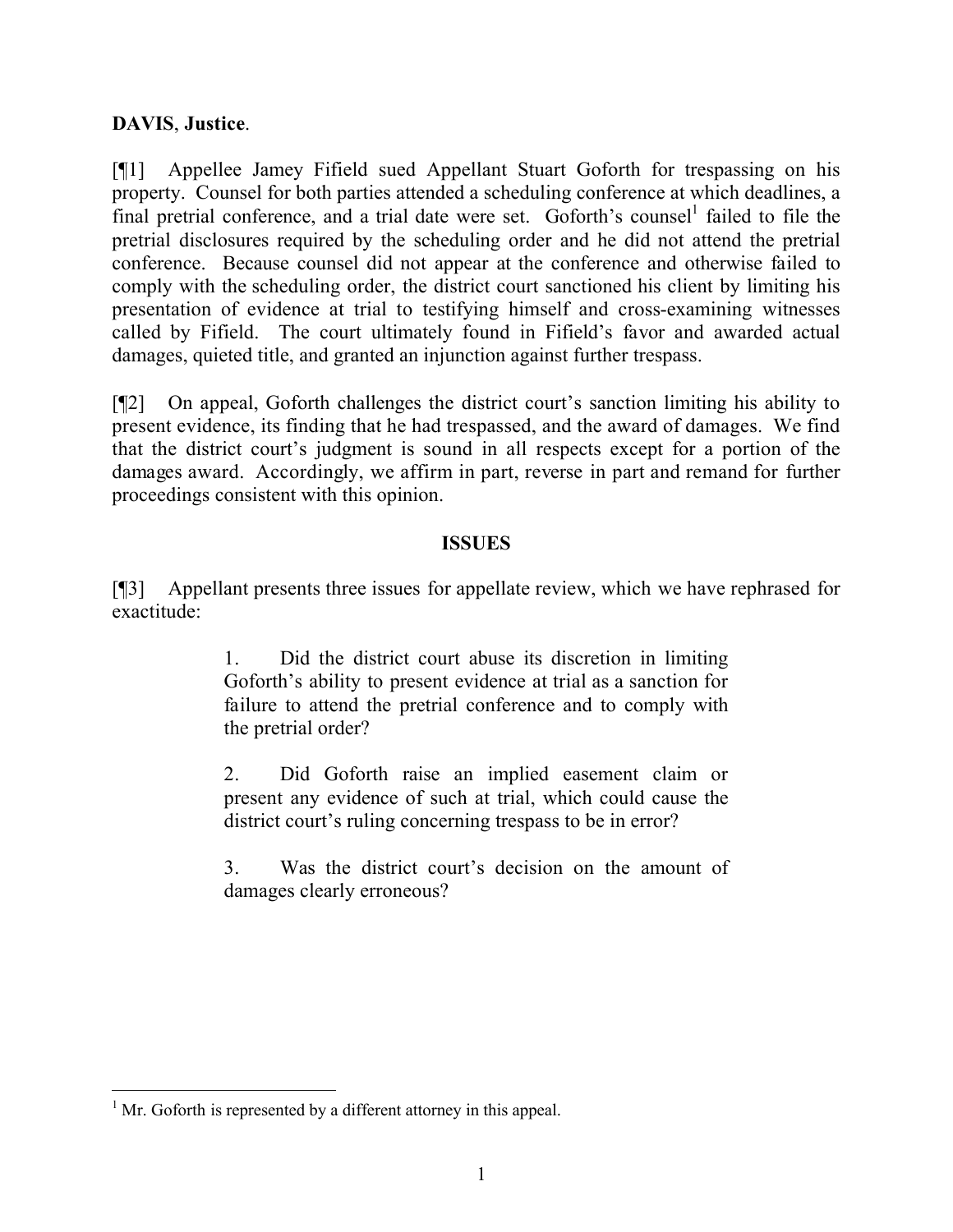# **FACTS**

[¶4] Fifield and Goforth own adjacent lots in Cheyenne, Wyoming.<sup>2</sup> Goforth has a recorded easement for ingress and egress over the west portion of Fifield's property, but for years Fifield allowed him to cross on the east side.

[¶5] Their neighborly relationship deteriorated after Goforth began driving wherever he wanted, widened a road, and trenched a water line on Fifield's property without permission. Goforth also parked a pickup truck and camper just over his property line on the edge of Fifield's property.

[¶6] After paying for a survey and researching land records, Fifield demanded that the water line be removed and that Goforth use the deeded easement on the west side of his property rather than crossing it on the east side. He also demanded that Goforth remove the pickup truck and camper. Goforth did not accede to any of these demands, but instead further aggravated the situation by fencing off the recorded easement on the west side.

[¶7] Fifield filed a complaint seeking damages for trespass, a permanent injunction, and an order quieting title as to the east side access and the water line. He also sought punitive damages. Goforth timely answered, generally denying the allegations. He did not raise any affirmative defenses.

[¶8] The district court set a scheduling conference which counsel for both parties attended. The court then entered a scheduling order which was served on counsel by placing it in the respective attorneys' boxes in the clerk of court's office (commonly referred to as "the clerk's boxes") as permitted by Wyoming Rule of Civil Procedure 77(d).

[¶9] Fifield complied with the scheduling order by filing expert designations and a trial summary which included witness designations and exhibit lists. Goforth filed nothing. His counsel also failed to attend the final pretrial conference.

[¶10] At the pretrial conference, the district court noted on the record that Goforth's counsel was not in attendance, and that he had not submitted a pretrial memorandum or otherwise complied with the scheduling order. The judge explained to Fifield's counsel that if Goforth's attorney appeared for trial, she would probably not allow him to call any witnesses other than his client. She was uncertain as to whether she would allow Goforth's counsel to cross-examine Fifield's witnesses, and she reserved ruling in case

 <sup>2</sup> Dale Collins was also an owner of an adjoining lot and named as a defendant. During the pending litigation before the district court, he passed away and his interest in the lot was conveyed to Goforth. Pursuant to W.R.C.P. 25(a)(1), the district court entered an order dismissing the claims against Collins.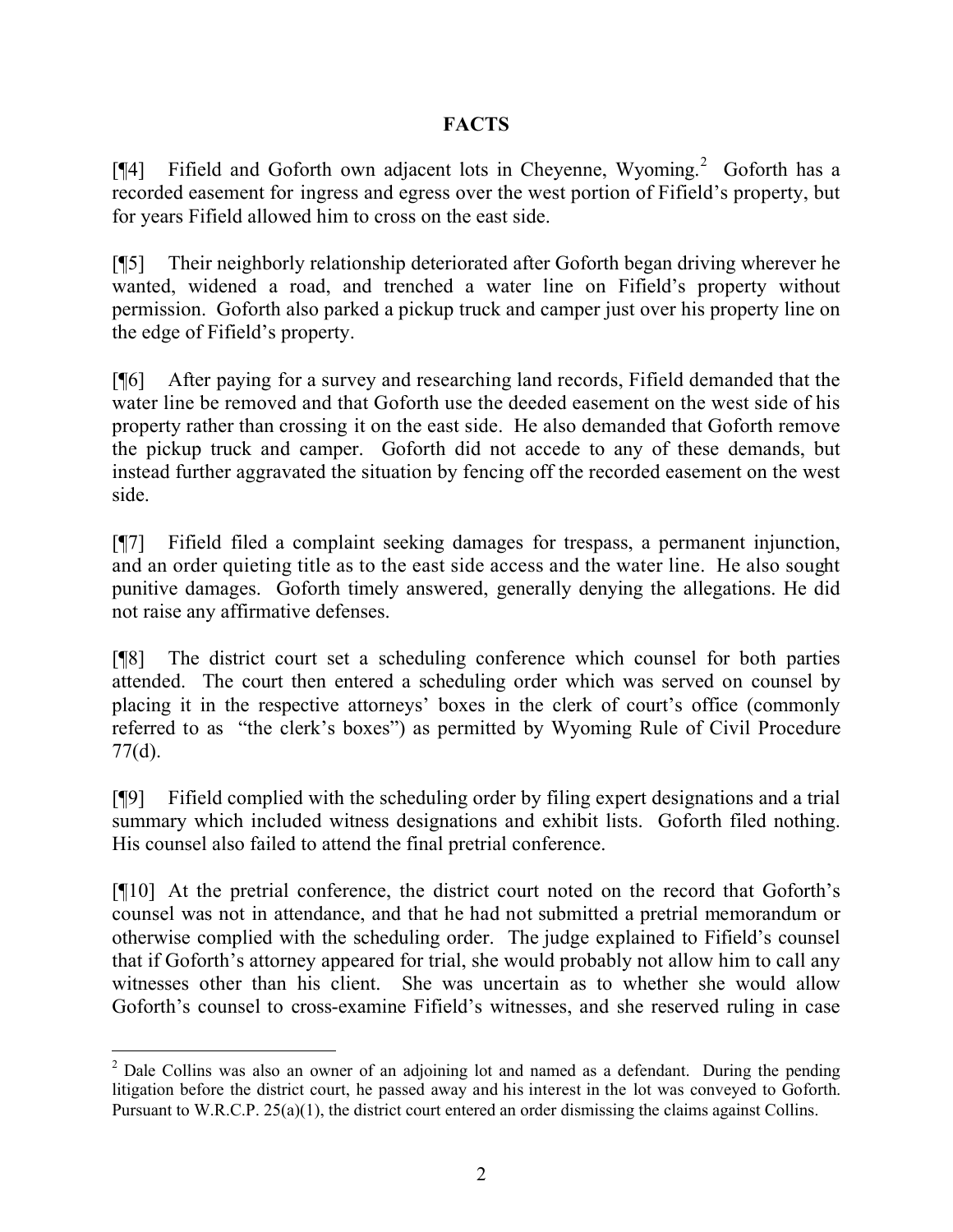Goforth's counsel contacted the court or otherwise requested a hearing to explain his failure to comply with the order and to appear and was able to provide a satisfactory explanation. Unfortunately, Goforth's counsel did nothing after missing the conference until trial.

[ $[11]$  Both parties and their attorneys appeared for the scheduled trial.<sup>3</sup> At the outset, the following exchange took place:

> COURT: . . . As you know, the Court did conduct a pretrial conference last week. You failed to appear for that conference, and you failed to comply with the Court's pretrial order concerning pretrial memoranda. As a result, I announced an intention at the pretrial conference to limit the plaintiff's ability to present evidence in this case and will stand by that decision to limit the plaintiff's ability to present evidence in this case. Mr. [Counsel for Goforth], certainly you can call your client to testify. Other than that, no witnesses and no evidence.

[GOFORTH'S COUNSEL]: I think that will work, Your Honor.

At no point during trial did Goforth's counsel make an offer of proof or indicate that he intended or claimed to be entitled to call witnesses other than his client or present exhibits other than those introduced by Fifield.

[¶12] Fifield testified and called two expert witnesses, and he offered numerous listed exhibits which were received in evidence without objection, including the following:

- An \$8,000 estimate by Professional Landscaping, Inc. for removal and reclamation of the waterline.
- Evidence of the State schedule of fees for surface easements indicating that the State of Wyoming would have paid \$1,875 to use a similar easement from June 2011, when the waterline was installed, to the date of trial.
- An estimate by Professional Landscaping, Inc. of \$2,800 to reclaim the southwest portion of Fifield's property where Goforth had allegedly improperly graded, and to place a fence on the northwest portion.

 $\overline{a}$  $3$  The record is silent as to how Goforth and his attorney knew of the trial date.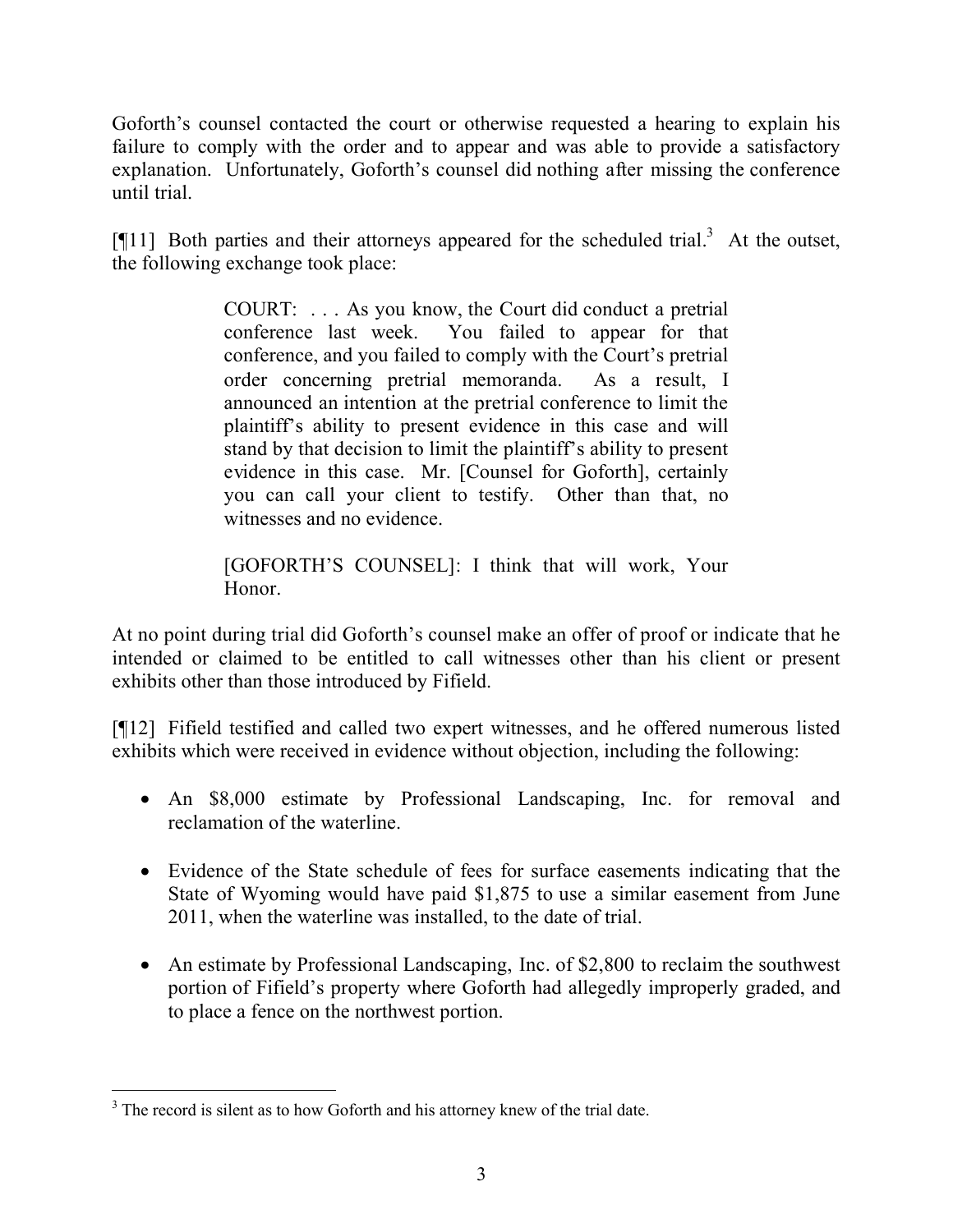- A claim for \$1,012.50 for use of Fifield's property as an access road from November 4, 2011, the date that Fifield gave Goforth notice to cease and desist, until the date of trial, based also upon the State schedule of fees referred to above.
- A document indicating that the City of Cheyenne allows towing companies to charge \$35 per day to store towed vehicles outside. From this, Fifield claimed \$57,820 for Goforth's camper and pickup truck remaining on Fifield's property from November 4, 2011, the date that Fifield gave Goforth notice to remove them, until the date of trial.

[¶13] Goforth's counsel cross-examined two of the three witnesses called by Fifield and indicated that he had no questions for the third. Mr. Goforth testified on his own behalf.

[¶14] After hearing closing arguments, the district court ruled in Fifield's favor from the bench, finding that Goforth had trespassed, awarding damages in the amount of \$71,507.50, and granting the requested injunction. It declined to award punitive damages, and it entered a *Judgment and Order Including Injunction* reflecting its oral ruling soon thereafter.

[¶15] After hiring new counsel, Goforth filed a motion for a new trial under W.R.C.P.  $59(a)(5)$ , (6) and  $(8)^4$ . For the first time, he asserted that he had an implied easement over Fifield's property. However, the motion did not—perhaps because it could not—cite to any evidence admitted at trial which would support such a theory. The district court held a hearing and denied the motion.

[¶16] Goforth timely perfected this appeal.

## **DISCUSSION**

## *Sanctions for Failing to Attend Pretrial Conference*

 <sup>4</sup> Two months after filing his motion for a new trial, Goforth filed a motion for leave to amend his answer to assert a counterclaim to quiet title to an implied easement, which Fifield opposed. We find no order denying it. Goforth does not raise an issue regarding that motion, and we need not consider the matter any further. Beyond that, we perceive the motion to be in substance one to amend the pleadings to conform to the evidence under W.R.C.P. 15(b), as trial had already taken place. That rule may permit post-trial amendments to address issues "tried by express or implied consent of the parties." W.R.C.P. 15(b); *see also* 6A Charles Alan Wright, et al., *Federal Practice and Procedure Civ.* § 1493 (3d ed. updated 2015) ("[C]onsent generally is found when evidence is introduced without objection, or when the party opposing the motion to amend actually produced evidence bearing on the new issue or offered arguments directly contesting the issue."). Because we find below that there was insufficient evidence to prove an implied easement, it is unnecessary to further address this motion.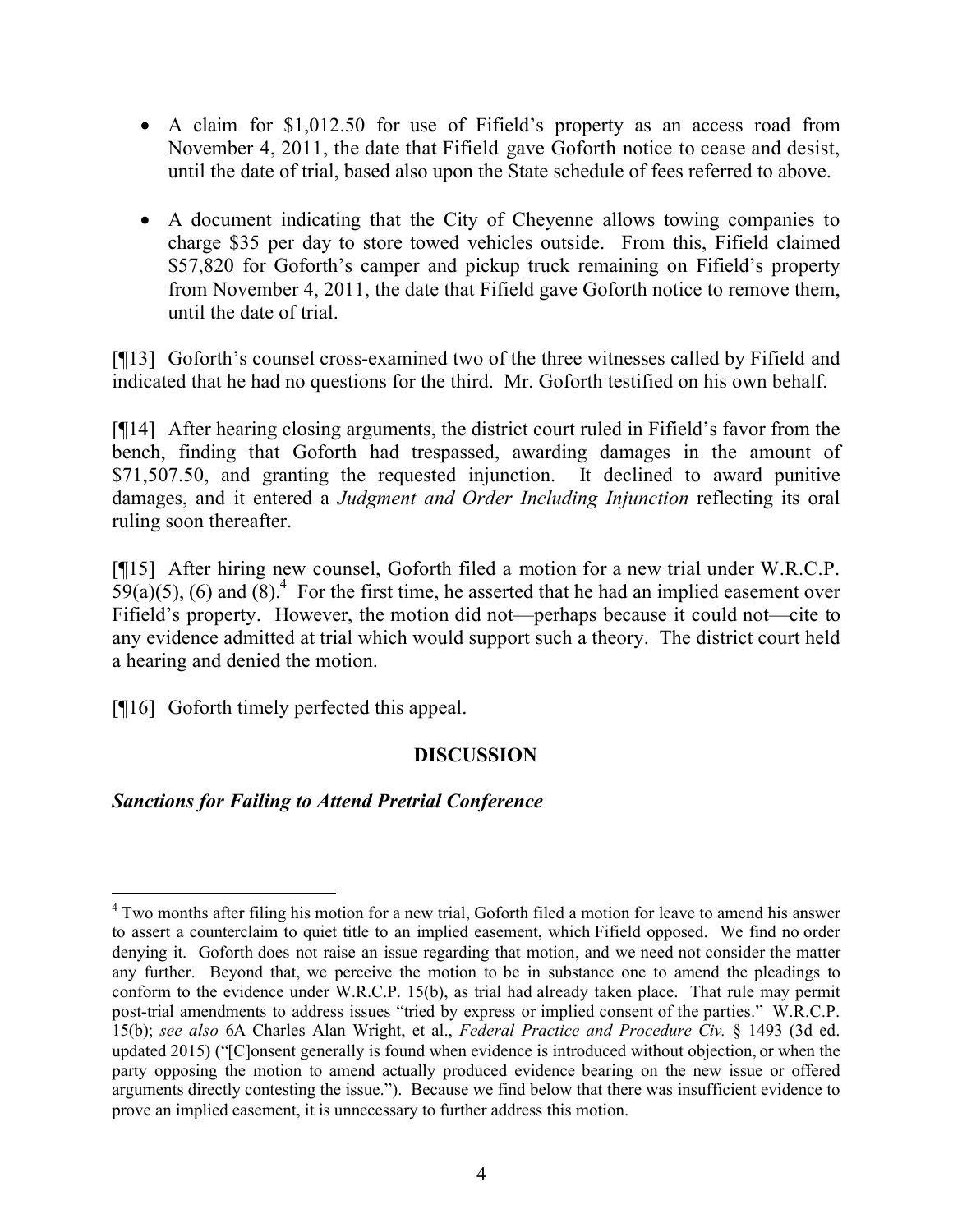[¶17] Goforth contends that his trial counsel failed to attend the final pretrial conference because he was not adequately served with the scheduling order and therefore did not know when he was required to file and serve pretrial disclosures or the date of conference. Goforth also asserts that the sanction imposed should have been preceded by an opportunity to be heard.

[¶18] The record clearly shows that the scheduling order was served upon counsel for both parties through their respective counsel's boxes at the Clerk of District Court's office as permitted by W.R.C.P. 77(d). That rule states:

> **(d)** *Service of orders or judgments*. – Immediately upon the entry of an order or judgment the clerk shall provide and serve a copy thereof to every party who is not in default for failure to appear. The clerk shall note in the docket the date of service and the parties served. Service by the clerk may be accomplished by mail, hand delivery, **clerk's boxes**, or electronic means. The clerk shall provide envelopes and postage for the mailings. If service is accomplished by electronic means, this rule supersedes the requirements of W.S.  $\S$  5-3-210 to attach the seal of the court to all writs and orders. Any party may in addition serve a notice of such entry in the manner provided in Rule 5(b) for the service of papers. Lack of notice of the entry by the clerk does not affect the time to appeal or relieve or authorize the court to relieve a party for failure to appeal within the time allowed, except as permitted by the Wyoming Rules of Appellate Procedure.

W.R.C.P. 77(d) (emphasis added).

 $\overline{a}$ 

[¶19] Goforth argues that this rule does not provide due process, but when we apply the applicable standard of review, we can easily confirm Rule 77(d)'s constitutional soundness. *See Reynolds v. Bonar*, 2013 WY 144, ¶ 7, 313 P.3d 501, 503 (Wyo. 2013) ("Constitutional issues are questions of law, which we review *de novo*."). Our jurisprudence and that beyond these borders provides no support for Goforth's faint assertion that a rule may not constitutionally permit orders to be served by placement in clerk's boxes. 5 Service by such means is fundamentally fair and therefore provides the level of due process required under the circumstances. *In re GC*, 2015 WY 73, ¶ 32, 351 P.3d. 236, 245 (Wyo. 2015) ("[T]he process due at any given time must reflect the nature of the proceeding and the interests involved.").

 $5$  The Court is aware that in some districts it is customary for local attorneys (those whose offices are located in the same city as the courthouse) to be served by placing copies of orders in a box designated for that purpose. Goforth's attorney does not explicitly claim to have been unaware of Rule 77 or this practice.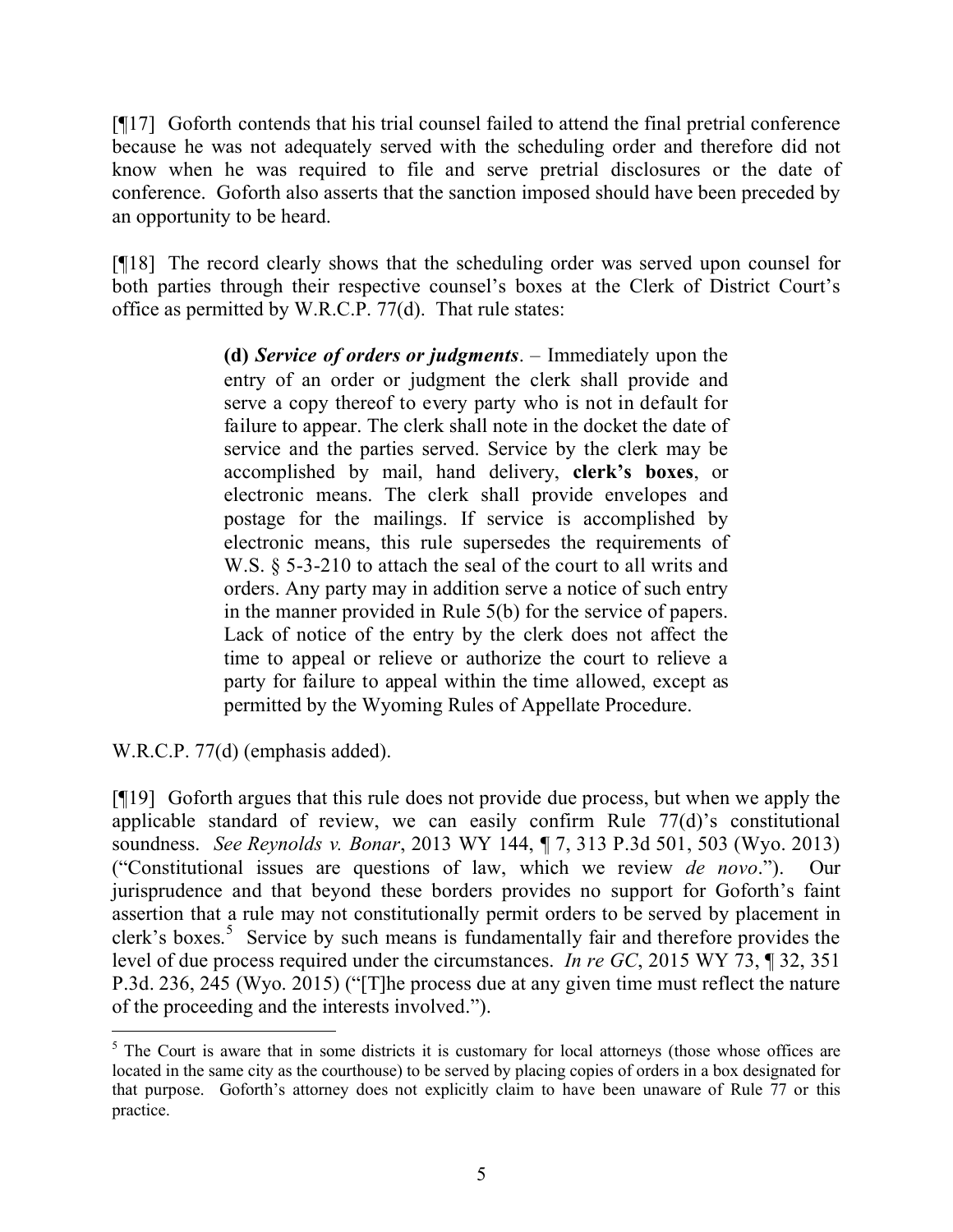[¶20] Before leaving the subject, we feel compelled to note that Goforth's counsel attended the scheduling conference. His claim of surprise concerning pretrial tasks is unavailing because he was present when the case schedule was developed. Additionally, Fifield's lawyer served his pretrial designations on Goforth's counsel by mail about a week before the pretrial conference. This should at least have prompted him to inquire as to the date on which they were due and to make efforts to confirm the date and time of the pretrial conference While these facts do not impact the propriety of the service allowed by Rule 77, they undercut Goforth's argument to this Court.

[¶21] Turning next to the sanction imposed upon Goforth for failing to attend the final pretrial conference, the law is clear that district courts have broad discretion to impose sanctions under the Wyoming Rules of Civil Procedure. *See In re Guardianship of Bratton*, 2014 WY 87, ¶ 22, 330 P.3d 248, 253 (Wyo. 2014). Thus, "[w]e review decisions imposing sanctions for abuse of discretion." *Id.*

[¶22] As we recently explained in *Bratton*, W.R.C.P. 16(f) authorizes district courts to impose sanctions for not attending a scheduled pretrial conference. *Bratton*, ¶ 21, 330 P.3d at 253. That rule states:

> (f) *Sanctions*. – If a party or a party's attorney fails to obey a scheduling or pretrial order, or if no appearance is made on behalf of a party at a scheduling or pretrial conference, or if a party or party's attorney is substantially unprepared to participate in the conference, or if a party or party's attorney fails to participate in good faith, the judge, upon motion or the judge's own initiative, may make such orders with regard thereto as are just, and among others any of the orders provided in [W.R.C.P.]  $37(b)(2)(B)$ , (C) and (D)....

W.R.C.P. 16(f).

[¶23] Rule 37(b)(2)(B) authorizes a trial court to enter "[a]n order refusing to allow the disobedient party to support or oppose designated claims or defenses, or prohibiting the disobedient party from introducing designated matters in evidence." W.R.C.P.  $37(b)(2)(B)$ . That is precisely what the district court did. Limiting Goforth's presentation of evidence at trial to his own testimony and whatever could be developed through cross-examination was a remedy well within the court's sound discretion. To do otherwise would have been unfair to Fifield, whose counsel complied with the order, had no notice of what evidence Goforth might try to offer, and wanted to keep his client's trial date in order to obtain relief from the continuing trespasses.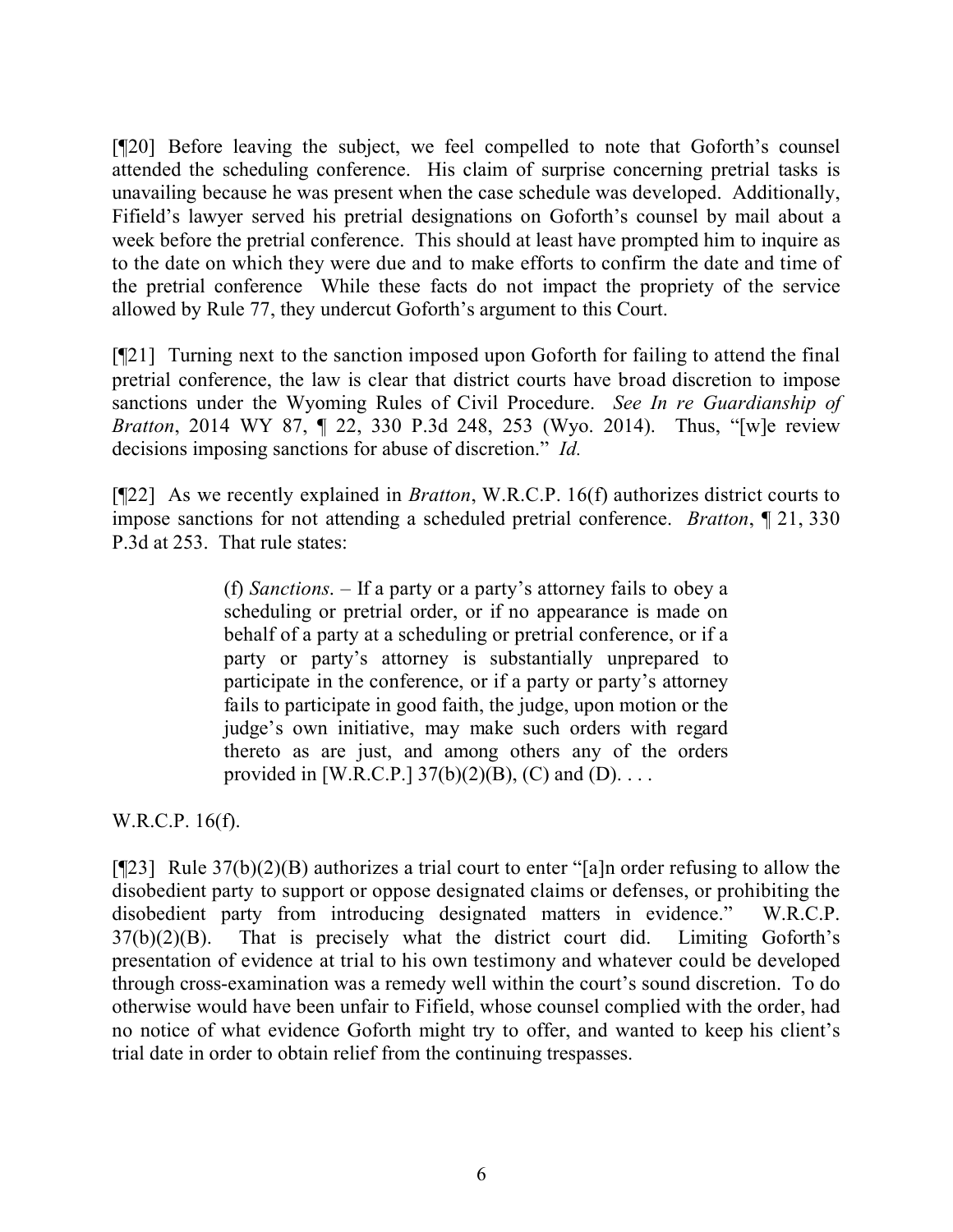[¶24] The question then becomes whether, as Goforth contends, the district court needed to *sua sponte* hold a hearing concerning the sanction imposed under W.R.C.P. 37(b) before imposing it at the start of trial. While the rules are silent on this issue, a review of our case law confirms that the district court did not have to conduct a hearing before imposing sanctions under these circumstances.<sup>6</sup>

[¶25] In *Bratton*, the district court dismissed the case for the pro se litigant's failure to file required pretrial disclosures and absence from the pretrial conference. 2014 WY 87, ¶ 20, 330 P.3d at 252. We affirmed, concluding that because there was no explanation for his omissions, the district court acted well within its discretion. *Id.*, ¶ 25, 330 P.3d at 253.

[¶26] Similarly, in *Travelers Insurance Co. v. Palmer*, the district court dismissed the complaint when the plaintiff's counsel did not file a pretrial memorandum or attend the pretrial conference without previously contacting the court or offering any explanation for the omissions. 714 P.2d 765, 765 (Wyo. 1986). We concluded that when the record contains no timely explanation for a party's failure to appear, we cannot find an abuse of discretion if the district court dismisses the case. *Id.* at 767.

[¶27] Although these cases did not squarely deal with the absence of a hearing, no hearing was held in either case, in both of which counsel failed to comply with the pretrial order and appear. The lesson to be gleaned from them is that no hearing is required in the case of an unexplained failure to comply. The onus was on Goforth's trial counsel to provide a timely and adequate explanation for his failure to file required pretrial pleadings and appear for the conference. This could have been accomplished by requesting a hearing, filing a motion, filing the proper disclosures late, or even providing an explanation at the start of trial. However, he did none of these things. Consequently, the district court was well within its discretion to impose the sanction it did at the start of trial without holding a hearing beforehand.

[¶28] This case is an egregious example of failure to comply with a reasonable order intended to expedite ligation, and the court exercised considerable restraint in selecting the sanction it did. We can divine no explanation for the omissions from the record before us, because Goforth's trial counsel never offered one, and because he never asked for an opportunity to explain himself. Nowhere in the record did he ever say that he was unaware that orders were served on attorneys with offices in Cheyenne through the clerk's boxes.

[¶29] Counsel did not even object to the sanction, but when advised of it, simply said "I think that will work, Your Honor," which suggests that he believed he could adequately

 $6$  While W.R.C.P. 37(a)(4) requires "an opportunity to be heard" before fees and expenses are awarded when a motion to compel discovery is granted, W.R.C.P. 37(b) includes no such requirement.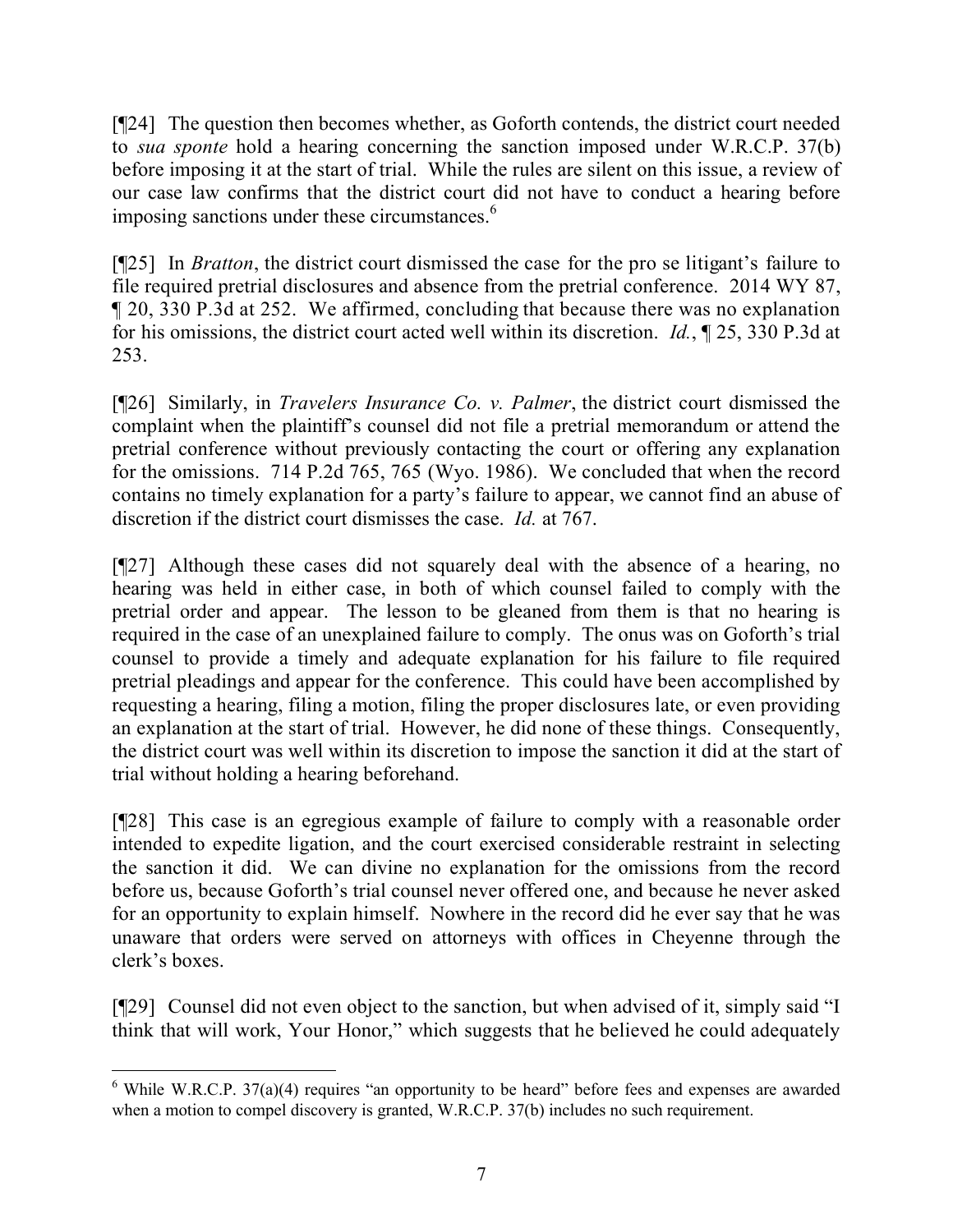present his client's case under the strictures imposed. In addition, counsel made no offer of proof which would suggest that he had evidence which might have been favorable to his client, leaving this Court in the dark as to whether there was additional evidence, and with no means of determining whether the ruling, if it had been error, was harmless or not. *See Guy-Thomas v. Thomas*, 2015 WY 35, ¶ 12, 344 P.3d 782, 786 (Wyo. 2015).

## *Implied Easement*

 $\overline{a}$ 

[¶30] Goforth next claims that he had implied easements for a water line down the middle of Fifield's property and an access road on the eastern portion of it. Therefore, he asserts, the district court erred in its determination that he trespassed.

[¶31] In order to prove an implied easement, three elements must be shown. We have explained:

> The elements which must be satisfied in order to establish an implied easement are: (1) common ownership followed by a conveyance separating the unified ownership; (2) before severance, the common owner used part of the property for the benefit of the other part, a use that was apparent, obvious, and continuous; and (3) the claimed easement is necessary and beneficial to the enjoyment of the parcel previously benefitted.

*Hansuld v. Lariat Diesel Corp.*, 2015 WY 12, ¶ 9, 341 P.3d 428, 431 (Wyo. 2015) (citation and quotation marks omitted). An "implied easement will be recognized where the easement is consistent with the intentions of the parties to a conveyance." *Miner v. Jesse & Grace, LLC*, 2014 WY 17, ¶ 35, 317 P.3d 1124, 1136 (Wyo. 2014). "The implied easement does not arise where the parties to the conveyance expressly agree otherwise or where proof of its elements is not established." *Id.* (quoting *Hansuld v. Lariat Diesel Corp.*, 2010 WY 160, ¶ 10, 245 P.3d 293, 298 (Wyo. 2010)).<sup>7</sup>

[¶32] We can easily dispose of this claim for a pair of reasons. Goforth did not raise implied easement as an affirmative defense, make a counterclaim, or even explicitly mention such a theory at trial.<sup>8</sup> See Redland v. Redland, 2015 WY 31, ¶ 56, 346 P.3d 857, 875 (Wyo. 2015) ("We have repeatedly held that we will not consider issues raised for the first time on appeal[.]").

 $7$  The record contains hints of a claim for a prescriptive easement or easement by necessity. However, those hints are contained in Goforth's counsel's opening statement and closing argument – no evidence was developed to support those claims. He has not pursued these theories on appeal.

<sup>&</sup>lt;sup>8</sup> After the district court ruled in favor of Fifield at trial, Goforth filed a motion for new trial claiming an implied easement. However, as we have already observed, the motion does not cite to any evidence in the record to support such a claim, and we have found none in our review.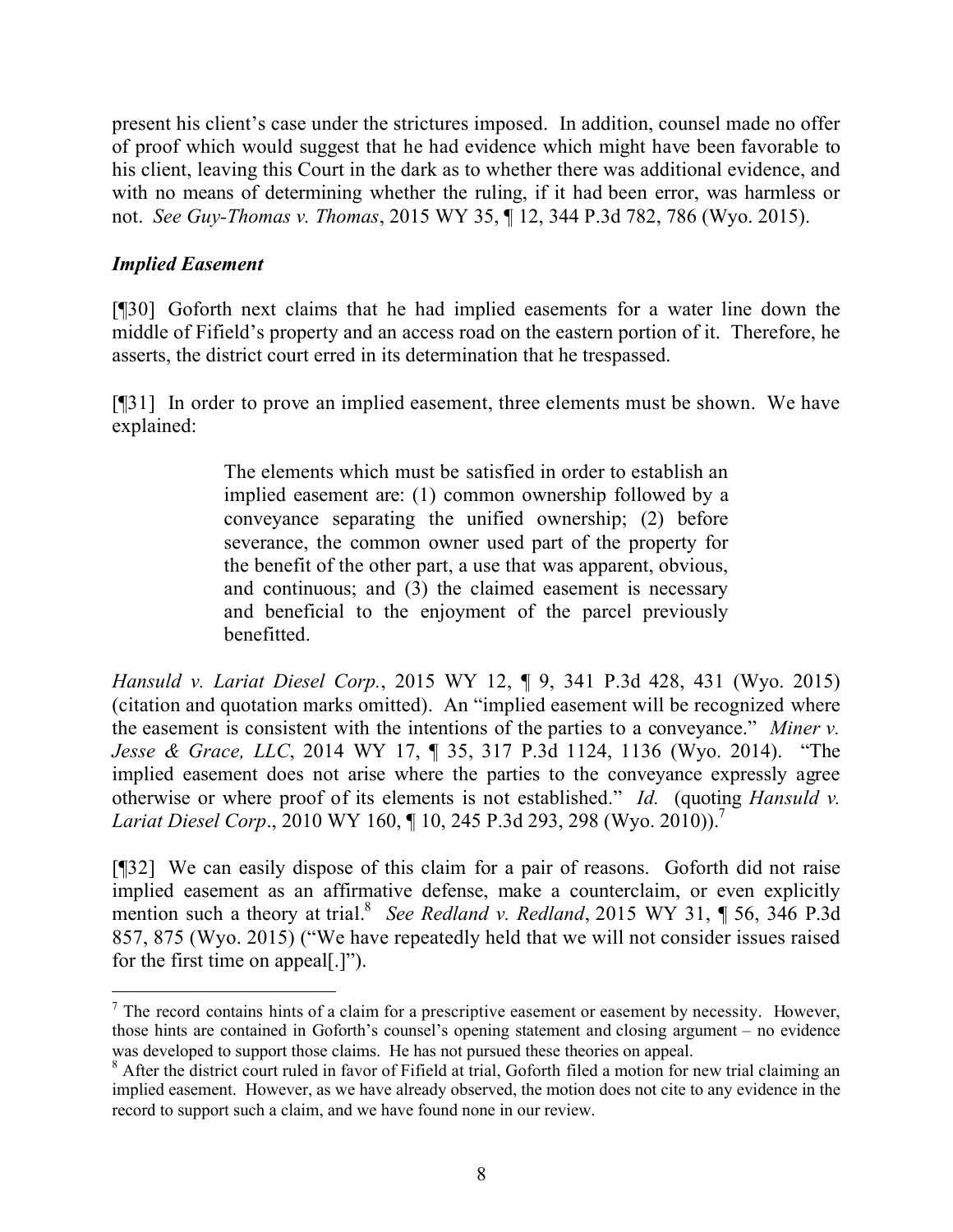[¶33] Furthermore, our review of the record confirms that the evidence was insufficient to prove an implied easement. Goforth did testify that Mr. Collins, through whom he claims title, at one time owned all of the property he and Fifield now own, and there is some support for that claim in a deed introduced into evidence. However, there was no evidence that the common owner used the parcel currently owned by Fifield for the benefit of the parcels now owned by Goforth, and that the use was apparent, obvious, and continuous. Moreover, there is no evidence that the use was necessary. Goforth has a recorded easement which allows him to access both parcels he now owns. Consequently, Goforth did not prove the requisite elements. *See Miner*, ¶¶ 34-46, 317 P.3d at 1136-39; *see also Edgcomb v. Lower Valley Power & Light, Inc*., 922 P.2d 850, 859 (Wyo. 1996) (no trespass when a valid easement exists).

[¶34] We therefore conclude that the district court's ruling that Goforth trespassed upon Fifield's property is supported by the record, and that he did not prove an implied easement which would provide a defense to those trespasses. *Ultra Res., Inc. v. Hartman*, 2010 WY 36, ¶ 97, 226 P.3d 889, 922 (Wyo. 2010) ("After a bench trial, we review the trial court's factual findings under a clearly erroneous standard and its legal conclusions *de novo*.") (citation omitted).

## *Damages for Trespass*

[¶35] Fifield presented evidence of different types of trespass by Goforth, and the district court awarded damages for each. *See supra* ¶¶ 12, 14. Goforth contends that the damages awarded for reclamation costs and storage fees cannot stand.

[¶36] "The district court's decision on the amount of damages to award involves a question of fact." *Velasquez v. Chamberlain*, 2009 WY 80, ¶ 27, 209 P.3d 888, 895 (Wyo. 2009). "We review findings of fact after a bench trial under the clearly erroneous standard . . . ." *Id.*; *Cross v. Berg Lumber Co.*, 7 P.3d 922, 928 (Wyo. 2000) ("Damages . . . are reviewed as fact and are not reversed unless clearly erroneous."). "While damages are normally subject to clear error review, the underlying legal standards are pure issues of law subject to *de novo* review." *Cross*, 7 P.3d at 931.

[¶37] When real property has been damaged or destroyed by a wrongful act such as trespass, the desired objective is to ascertain as accurately as possible the amount of money that will fairly and adequately compensate the owner for the loss. *See City of Kemmerer v. Wagner*, 866 P.2d 1283, 1287 (Wyo. 1993); 75 Am. Jur. 2d Trespass § 100 (2d ed. updated 2015). We have succinctly explained:

> Where the injury to real property is of a permanent character, or cannot be repaired except at great expense, the measure of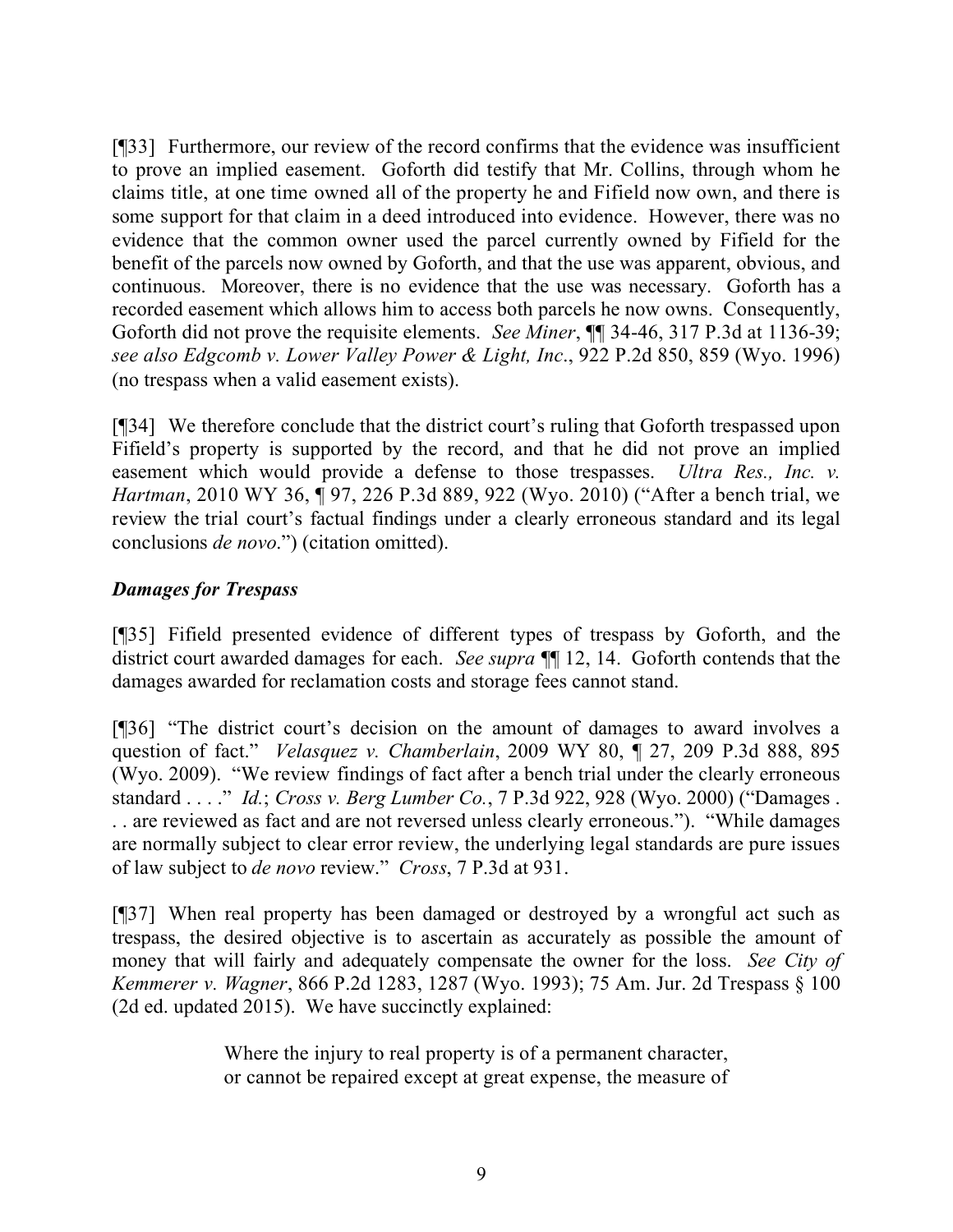damages is the difference between the value of the property before and after the injury.

Where the damage to real property is of a temporary character, or where it can be repaired at a small expense, the cost of the repair has often been held to be the measure of damages.

*City of Kemmerer,* 866 P.2d at 1287 (quoting *Town Council of Town of Hudson v. Ladd*, 37 Wyo. 419, 425-26, 263 P. 703, 705 (1928)); 75 Am. Jur. 2d Trespass §§ 97-99, 107; *c.f. Legacy Builders, LLC v. Andrews*, 2014 WY 103, ¶ 15, 335 P.3d 1063, 1068 (Wyo. 2014). "In any case, the lower of the two figures, cost of repairs as compared to the difference in value before and after, will demonstrate the damage ceiling." *City of Kemmerer*, 866 P.2d at 1288; *Legacy Builders,* ¶ 20, 335 P.3d at 1069.

[¶38] Wyoming law is consistent with the Restatement (Second) of Torts, which states:

(1) If one is entitled to a judgment for harm to land resulting from a past invasion and not amounting to a total destruction of value, the damages include compensation for

(a) the difference between the value of the land before the harm and the value after the harm, or at his election in an appropriate case, the cost of restoration that has been or may be reasonably incurred,

(b) the loss of use of the land, and

(c) discomfort and annoyance to him as an occupant.

Restatement (Second) of Torts § 929 (1979 updated 2015).

[¶39] We are convinced that the district court awarded appropriate damages for Goforth's actions in installing a water line on Fifield's property. Furthermore, after a solicitous review of the record, we find that the amount of damages awarded for reclamation is supported by sufficient evidence that went unchallenged by Goforth. *Legacy Builders,* ¶ 28, 335 P.3d at 1070. Goforth did not offer evidence of the alternative measure of damages, loss of value of the property, which was his burden. *Id*. Therefore, the only evidence before the court was the cost of reclamation presented by Fifield.

[¶40] However, we find that the \$57,820 awarded for damages related to Goforth parking a camper and pickup truck on Fifield's property is not adequately supported by the evidence. "In Wyoming, damages must be proven with a reasonable degree of certainty, but proof of exact damages is not required." *WSP, Inc. v. Wyoming Steel Fabricators & Erectors, Inc.*, 2007 WY 80, ¶ 19, 158 P.3d 651, 655 (Wyo. 2007). That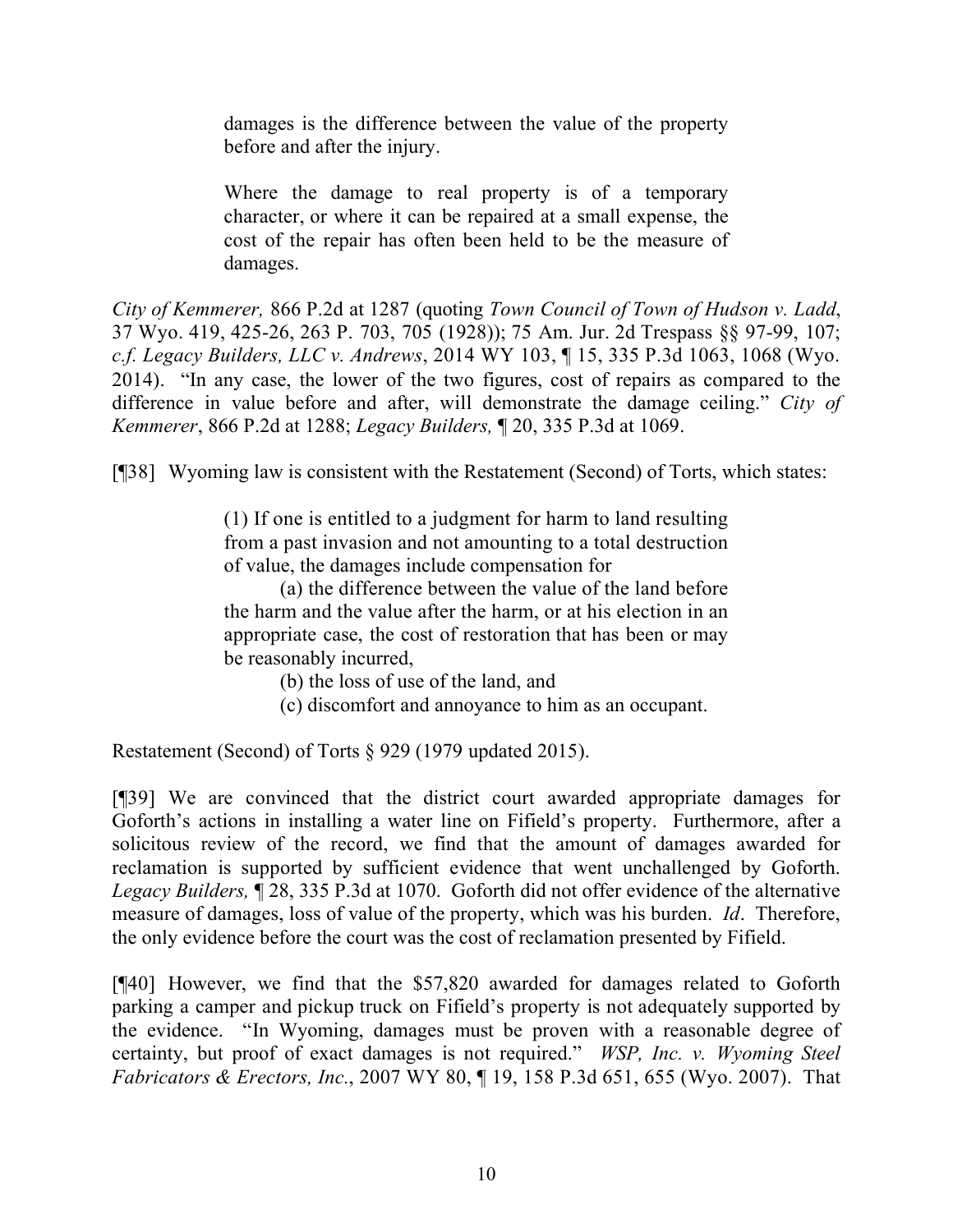said,, "[a] district court may not speculate or conjecture about the proper amount of damages." *Id.*

[¶41] The only damage evidence that Fifield presented concerning this trespass was the rate the City of Cheyenne allows towing companies to charge for storing towed vehicles. While exact certainty of the amount of damages need not be proven, remote, conjectural or speculative damages are not allowed. *See Reposa v. Buhler*, 770 P.2d 235, 238 (Wyo. 1989); *Velasquez*, ¶¶ 27-33, 209 P.3d at 895-96.

[¶42] The question to be determined was what amount Fifield lost because of the vehicles parked on his property. The fact that the City of Cheyenne charges \$35 a day for impounded vehicle storage does not mean that Fifield lost this amount by virtue of being unable to use that portion of his property. That rate would amount to over \$1,000 per month, which strongly suggests that it is intended to deter illegal parking and other violations. Although Goforth's misconduct might have been sufficient to allow an award of punitive damages to provide similar deterence, the court declined to award them.

[¶43] The evidence presented by Fifield on this issue is too remote to sustain the damages awarded by the district court. Given the speculative nature and the paucity of proof presented, we must reverse that portion of the damages award. *Hatch v. Walton*, 2015 WY 19, ¶ 20, 343 P.3d 390, 394-95 (Wyo. 2015) ("[W]e will set aside a factual finding that is unsupported by the record, and will do likewise even in the face of some supporting evidence when all of the evidence leaves us with the definite and firm conviction that the trial court has made a mistake.").

[¶44] When no actual damages are shown, "Wyoming follows the general rule that 'at least' nominal damages are available where an actionable trespass has occurred." *Bellis v. Kersey*, 2010 WY 138, ¶ 20, 241 P.3d 818, 825 (Wyo. 2010). Accordingly, we will remand for the district court to award nominal damages not to exceed \$100 for the trespass relating to the pickup truck and camper. We realize that this is a Pyrrhic victory for Mr. Fifield, but it is the result our case law requires.

## **CONCLUSION**

[¶45] The district court did not abuse its discretion in sanctioning Goforth as it did for his attorney's failure to comply with its scheduling order or attend the final pretrial conference. Furthermore, it did not err in ruling that Goforth trespassed upon Fifield's property, as Goforth did not present any claim, evidence, or argument that an implied easement allowed him to use the property as he did. The district court did not commit

 $\overline{a}$ 

<sup>&</sup>lt;sup>9</sup> Wyoming Statute § 1-14-125 provides that "[w]hen the judgment is less than one hundred dollars (\$100.00), unless the recovery is reduced below that sum by counterclaim or setoff, each party shall pay his own costs." Wyo. Stat. Ann. § 1-14-125 (LexisNexis 2013). We interpret this as the legislature's determination of the maximum amount that can constitute nominal damages.